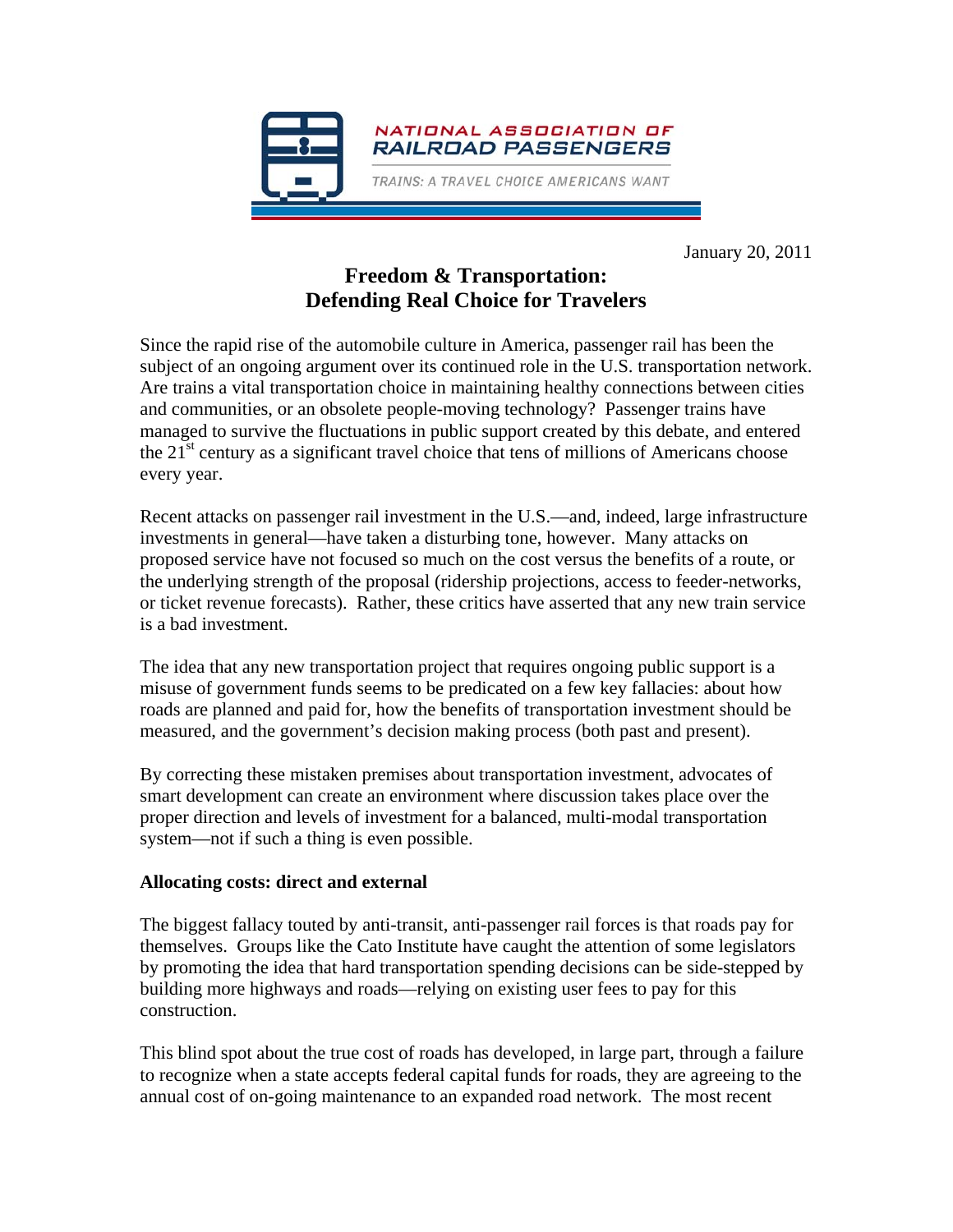Federal Highway Administration (FHWA) data from 2008 shows that only 51% of highway costs are covered by user-fees<sup>1</sup> (which include gas taxes, road tolls, and vehicle registration fees). In fact, the Highway Trust Fund—the recipient fund for highway user fees—has been in serious financial trouble for the last decade. Since 2008, the Highway Trust Fund has needed \$34.5 billion in transfers from the Treasury to stay solvent. This deficit is due to a combination of declining vehicle miles traveled, decreased fuel tax revenues as consumers move to more fuel-efficient vehicles that use less gasoline, and a lack of sufficient political will to raise the gasoline tax (unchanged since 1991).

Compare that to Amtrak, which recovers around 75% of its operating costs from generated revenues<sup>2</sup>. Or U.S. commuter rail, which—on average, nationwide–covers 53% of it's operating costs through the fare box, according to data from the Federal Transit Administration. The relative<sup>3</sup> outlays are in fact equivalent for roads, transit, and passenger rail.

And the picture comes into sharper focus when the external costs of overreliance on roads are taken into account. Congestion is clogging U.S. roadways, costing American drivers and businesses more than \$78 billion annually. Each year, accidents and traffic delays cost Americans more than \$365 billion a year; \$1,200 for every single person in the U.S. Without public transportation, that number would increase by \$13.7 billion every year<sup>4</sup>.

Greater than the financial cost, there is the toll in human life. 42,500 Americans are killed every year in automobile accidents, and almost 2.5 million people injured<sup>5</sup>. Compare that to passenger rail (Amtrak and commuter rail), which the over the last 10 years has averaged only 8.1 deaths per year.<sup>6</sup>

Harder to precisely calculate—though significant, nonetheless—are the energy and environmental costs of U.S. overreliance on automobiles and airlines. Amtrak is 30.2% more energy efficient than cars, and 19.9% more efficient than air travel (BTU expended per passenger piles)<sup>7</sup>. Commuter rail is 22.7% more energy efficient than cars, and  $11.3\%$  more efficient than air travel<sup>8</sup>. By failing to invest in energy efficient transportation, the U.S. has allowed itself to become enthralled to foreign sources of oil. America sends over \$700 billion in U.S. currency abroad every single year to import the foreign oil needed to support this road dependency. That \$700 billion represents approximately 80% of our nation's trade deficit—and it is a balance that is rising.

1

 $1$  Lind, William S. "Conservatives should like rail". Milwaukee Journal Sentinel; Nov. 10, 2010.

 $^2$  National Passenger Rail Corporation. Strategic Guidance: October 2009.

<sup>&</sup>lt;sup>3</sup> Relative, as in opposition to absolute, since the amount spent on highways is much greater than passenger rail and transit

<sup>4</sup> Lomax, Tim & Schrank, David; Texas Transportation Institute. *2007 Urban Mobility Report*. Texas A&M, 2007.

<sup>&</sup>lt;sup>5</sup> US Department of Transportation, Bureau of Transportation Statistics. "Injured Persons by Transportation Mode: 1990–2006."

<sup>&</sup>lt;sup>6</sup> US Department of Transportation, Bureau of Transportation Statistics. "Injured Persons by Transportation Mode: 1990–2006."

<sup>&</sup>lt;sup>7</sup>Oakridge National Laboratory. *Transportation Energy Data Book: Edition 29*—2010.<br><sup>8</sup>Oakridge National Laboratory. *Transportation Energy Data Book: Edition 20*–2010.

Oakridge National Laboratory. *Transportation Energy Data Book*: *Edition 29*—2010.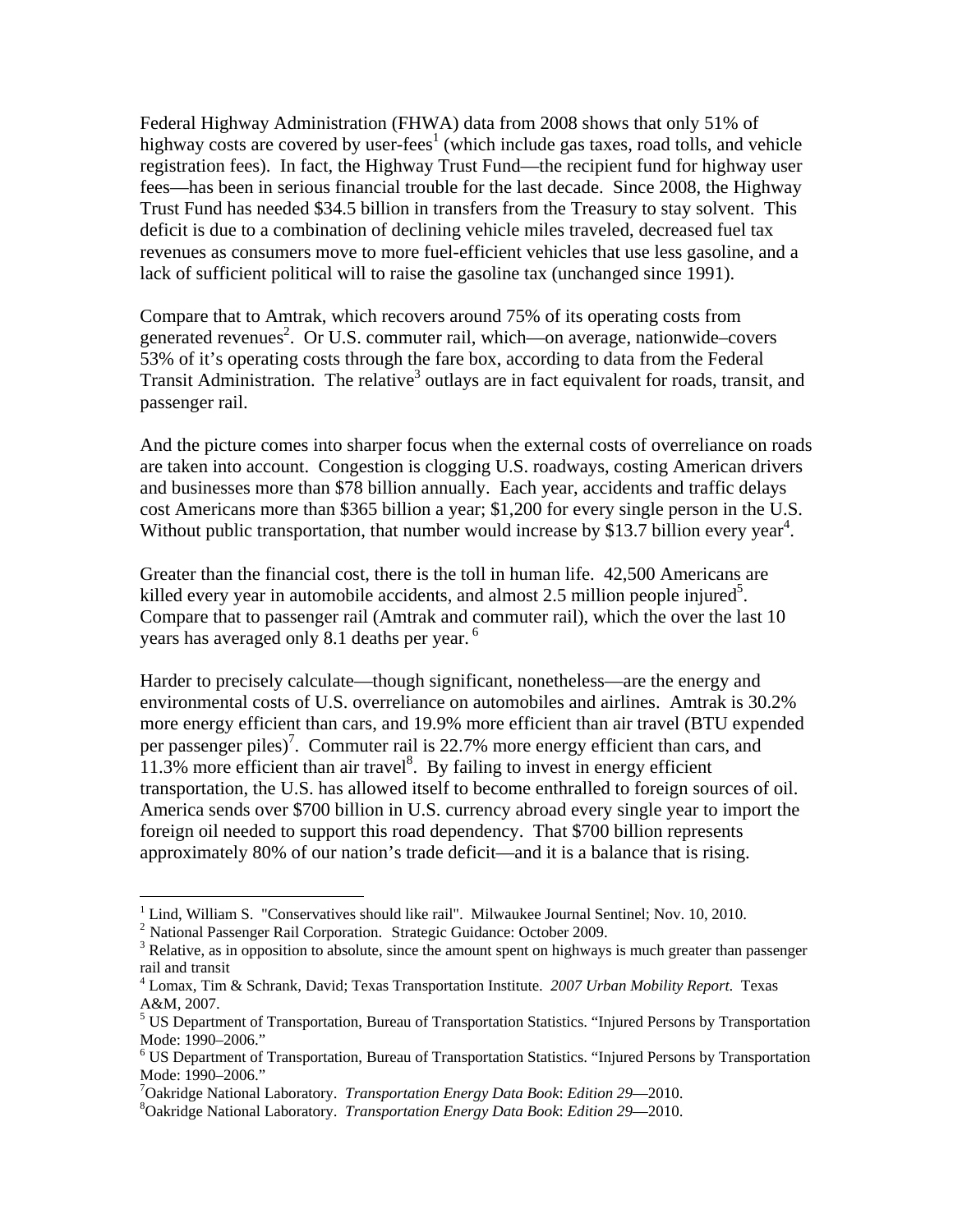Public transportation saves 4.2 billion gallons of gasoline every year—more than three times the amount that the U.S. imports from Kuwait<sup>9</sup>. Burning all this oil erodes air and water quality, harming the environmental legacy Americans look to pass on to their children.

These costs are all inputs that should be accounted for when totaling up what, precisely, the taxpayer gets for their money. Investing in passenger trains and public transit is comparable to highways strictly in terms of the ratio of government outlay to revenue. More than that, however, a diverse transportation system helps ameliorate these other associated costs, to create a safer, cleaner, and more efficient national network.

## **Measuring Benefits: Direct, Secondary, and Tertiary**

The second mistake critics of passenger rail and public usually make is using too narrow a scope to measure the benefits created by investing in transportation infrastructure. Measuring only how much additional passenger or freight capacity a new project will create ignores that we build transportation to enhance people's lives and support businesses, not conform our lives and businesses to fit transportation projects. By expanding the benefit metrics to include the impact of projects on peoples' lives, it becomes clear how necessary trains and public transit are to keep Americans and American business moving.

The biggest indirect benefit (that is, the gain separate from the transportation alternative it would provide to travelers) to implementing a national high- and higher-speed intercity passenger rail program would be the jobs it creates. Passenger and freight rail currently accounts for more than 300,000 jobs in America, and public transportation employs more than 380,000 people—good-paying, trained jobs that cannot be sent overseas<sup>10</sup>. And a study done by the U.S. Department of Commerce estimates that for every \$1 billion invested in rail, 20,000 jobs are directly created. A similar study showed that every \$1 billion invested in public transportation creates and supports  $36,000$  jobs<sup>11</sup>.

A true modernization, moreover, could revive the domestic passenger train industry most significantly, through adding demand for passenger rail cars and locomotive manufacturing. Economic analysts predict that the FRA's vision for high-speed rail could create as many as 1.6 million construction and manufacturing jobs in total  $1^2$ .

 $\overline{a}$ 

<sup>&</sup>lt;sup>9</sup> American Public Transportation Association. Benefits of Public Transportation. American Public Transportation Association, 2010. Available:

<sup>&</sup>lt;http://www.apta.com/mediacenter/ptbenefits/Pages/default.aspx>

<sup>&</sup>lt;sup>10</sup> OneRail. *OneRail Brochure*. OneRail, 2009. Available:<br>
<http://onerail.org/sites/onerail.org/files/collatera/documents/onerail-brochure-web.pdf.

<sup>&</sup>lt;sup>11</sup> American Public Transportation Association. Benefits of Public Transportation. American Public Transportation Association, 2010. Available:

<sup>&</sup>lt;http://www.apta.com/mediacenter/ptbenefits/Pages/default.aspx>

<sup>&</sup>lt;sup>12</sup> OneRail. *OneRail Brochure*. OneRail, 2009. Available:

<sup>&</sup>lt;http://onerail.org/sites/onerail.org/files/collatera/documents/onerail-brochure-web.pdf.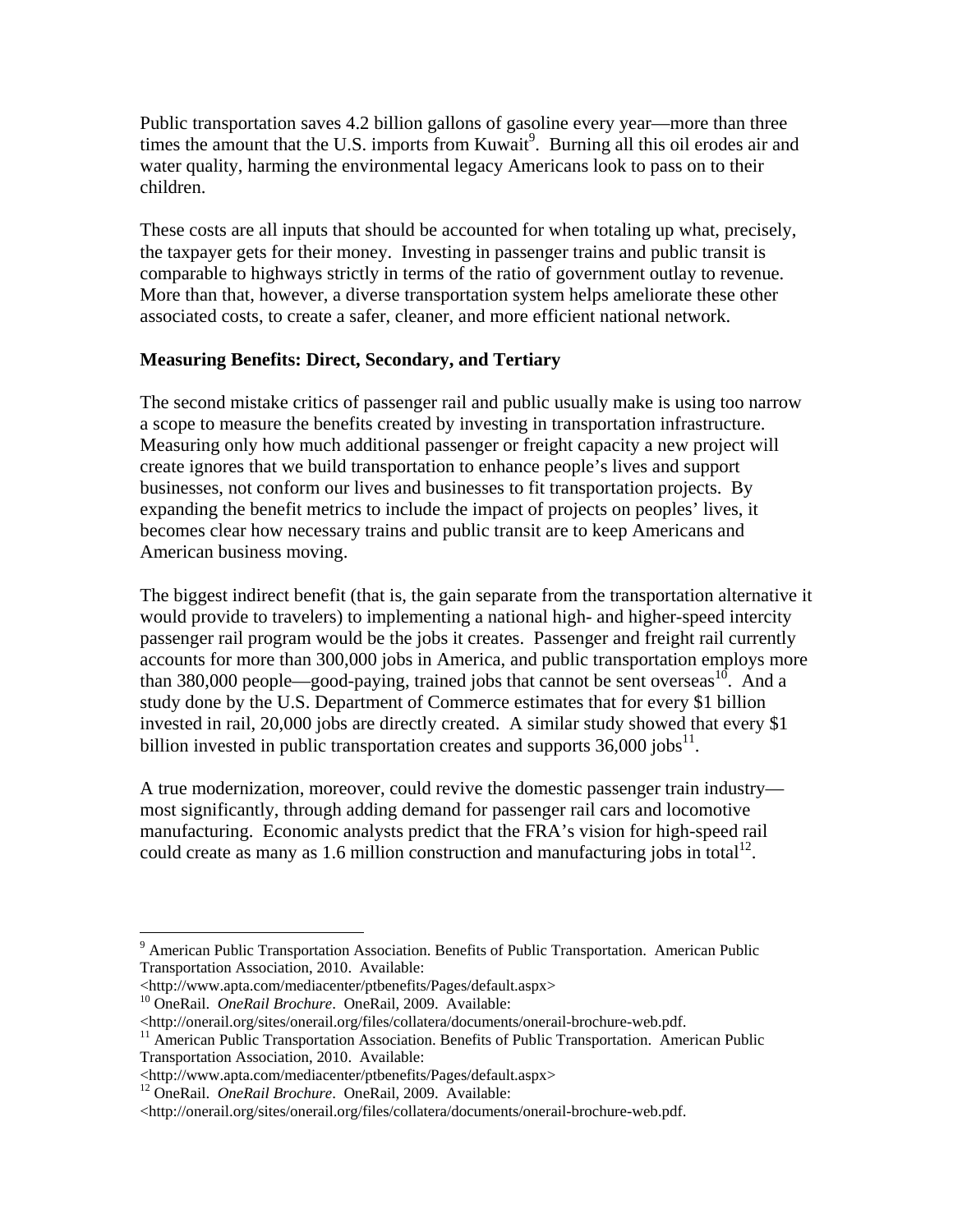Another argument that supporters of road-only transportation policies tend to rely on is pointing to the high cost of trains and transit, versus the low ridership. The evidence for the equivalency of the subsidy ratios between highways and passenger rail has already been presented. There is, however, another aspect to this story—the individual savings that passenger trains and public transit provide.

The average U.S. household spends 18% of their collective income on transportation. Of that money, 94% on average is expended buying, maintaining, and operating cars—the single largest financial obligation after housing. Public transit, by allowing people to drive 4,400 fewer miles on average, saves families that are likely to use it on a given day  $$9,000$  annually<sup>13</sup>. Compare that  $$9,000$  savings to the yearly operating cost of \$7.5 million that the Wisconsin Department of Transportation had projected for the planned Chicago-Madison-Milwaukee train—the reason that Wisconsin Governor-Elect Scott Walker gave for killing the project. That operating fee would have broken down to about \$1.33 for each Wisconsin resident, per year.

There is, additionally, the economic growth and development that naturally occurs around transportation nodes. People want to have access to transportation options; train stations and intermodal transportation hubs allow real-estate developers to invest in new residences, confident that there will be a market. Businesses are created and expanded to serve the communities that align around these transportation hubs. While the Federal Transit Administration has done a number of studies on the benefits of public transportation (to both urban and rural communities), the measurement of this economic impact is complex. That doesn't mean that the economic and quality-of-life benefits should not be part of the debate. Livability, though hard to explain to the public in the planning stages, will be what the public most tangibly experiences upon the completion of any transportation project.

Finally, restoring a measure of balance would also provide much needed flexibility in the U.S. transportation grid. Trains help the U.S. better prepare for disasters; the only way in and out of New York City immediately after 9/11 were the train tunnels under the Hudson River. Transportation choice gives the public protection from ever-increasing gas prices, which can be driven suddenly higher by international forces over which Americans have little control.

## **The planning principle**

 $\overline{a}$ 

Perhaps the most insidious argument put forth by the roads-only group is the idea that a high- and higher-speed intercity passenger rail network should not be developed because government is incapable of *any* sound planning on a large scale. It is this thinking that attaches the label "boondoggle" to every project of any significant cost.

<sup>&</sup>lt;sup>13</sup> American Public Transportation Association. Benefits of Public Transportation. American Public Transportation Association, 2010. Available:

<sup>&</sup>lt;http://www.apta.com/mediacenter/ptbenefits/Pages/default.aspx>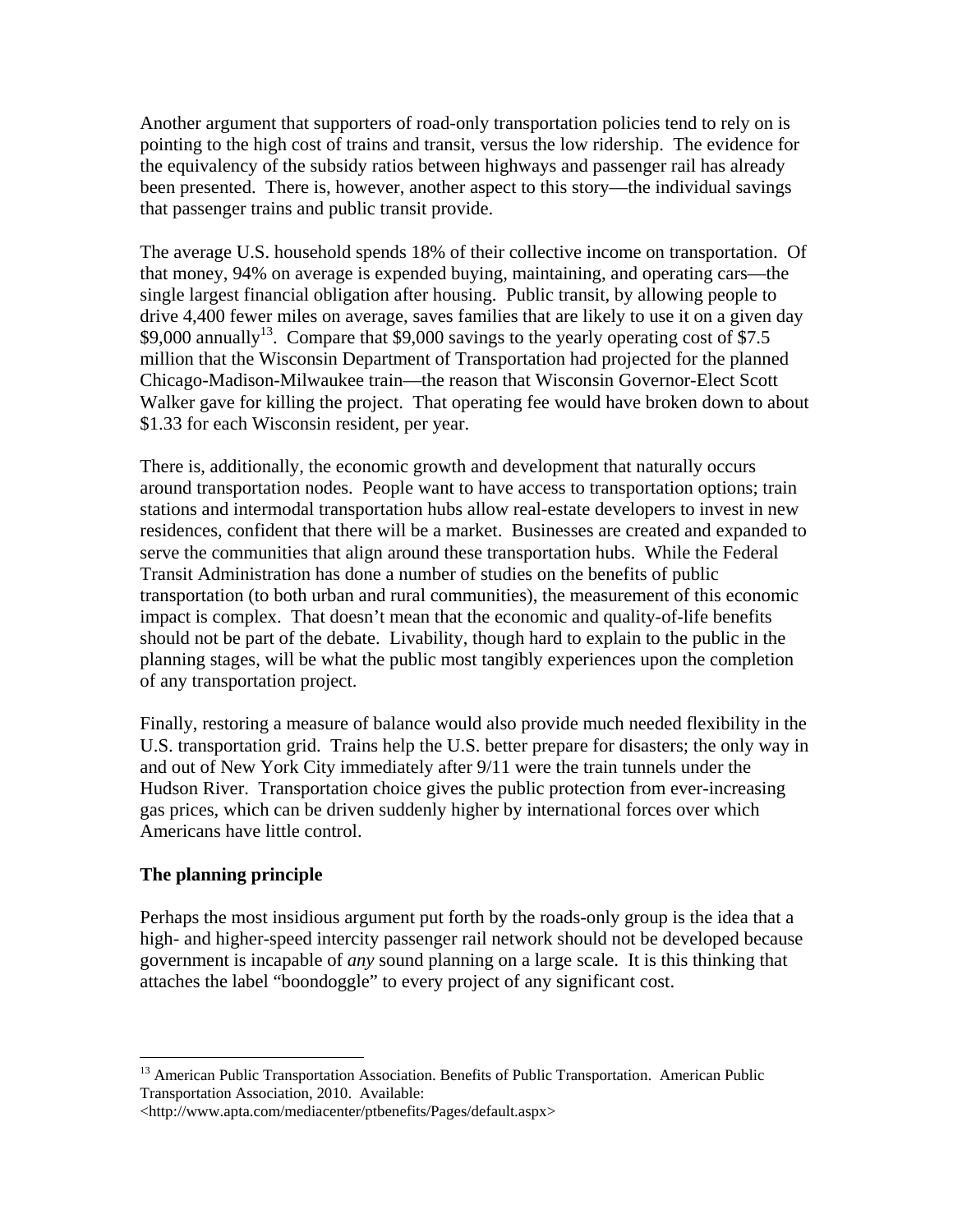Ironically, it is the very long-term ambition by policy makers derided by road-only advocates which created the interstate highway system in the first place. Though it is sometimes touted as a product of the free market, the modern highway system as we know it was shaped largely by President Dwight Eisenhower's Federal-Aid Highway Act of 1956. And this massive network began humbly enough, with a stretch of road outside of Topeka in St. Charles County, Missouri. It is easy to speculate how this modest start to the grandiosely titled "National Interstate and Defense Highways Program" would have been attacked by current anti-rail commentators as another instance of government pork gone awry. It was only after decades of hard work to bring the plan to fruition that it became obvious how vital the highway system could be for the country and the economy.

This is one challenge that advocates of developing a modern passenger rail network in the U.S. have yet to solve: how to express the eventual form the high- and higher-speed system will take to the public, without raising expectations so high that the intermediary steps, necessary to achieve that system, seem like a failure.

The environmental and livability benefits have, for the most part, swayed American liberals on the desirability of passenger trains. So the answer to the above problem may lie in making a case that appeals to conservatives: trains and public transit are about providing travelers choice. Only when real choices exist is it possible to let consumer activity in the transportation market help direct future investment. And there is a growing body of evidence that Americans are choosing trains and public transit in ever greater numbers. According to the Bureau of Transportation Statistics, between 1995 and 2009, when the U.S. population increased by 15%:

- Amtrak ridership grew 32%;
- Commuter rail ridership grew 28%;
- Public transportation ridership increased by 31%
- Use of the nation's highways grew by 21%.

Train and transit advocates must point to the fact that Americans will choose trains and public transit, even in the absence of European-style high-speed service. Travelers want a reliable, easy way to get around. All that requires is frequent service with good on-time performance—not necessarily 200 mph top speeds.

So while effective policy making is about enabling people access to choice, it seems that American policy makers have gotten myopic the role they play in enabling these choices. The boom in automobile use necessarily led to more roads and highways; but at some point legislators forgot that this growth didn't occur in a vacuum, and their road legislation played a key role part in encouraging it.

Returning balance to the U.S. transportation network means investing in the modes we've neglected, like passenger trains and transit. Not just for the benefits specific to passenger trains. By balancing investment in infrastructure, we can develop a clearer understanding of the role government plays in directing the movement of people and goods, and move away from a view of roads and highways as a natural extension of the free market. By